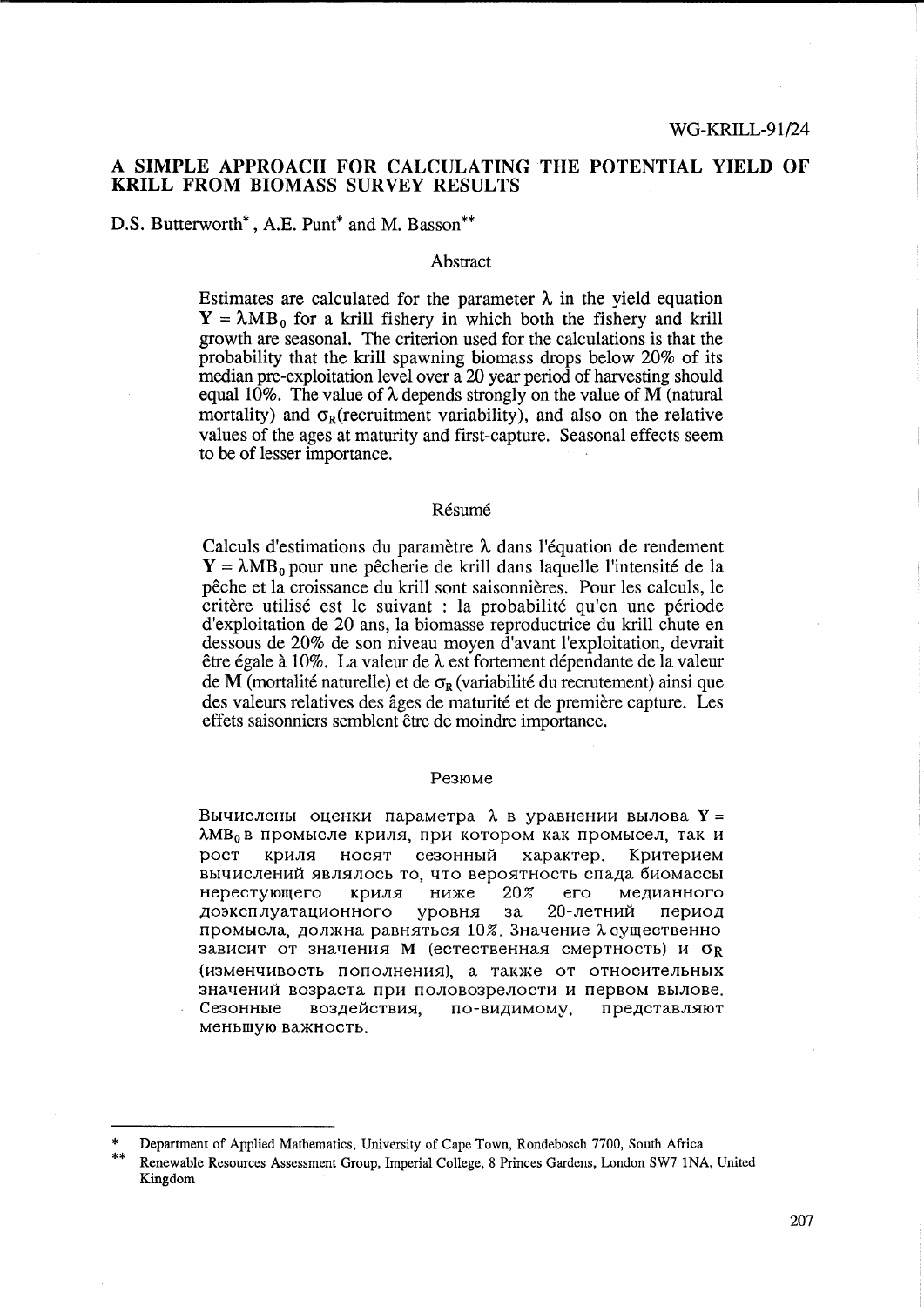## Resumen

Se calculan las estimaciones del parámetro  $\lambda$  en la ecuación de rendimiento  $Y = \lambda MB_0$  para la pesquería de krill, en la cual la pesquería y el crecimiento del krill son estacionales. El criterio empleado para los cálculos es que la probabilidad de que la biomasa de desove del krill descienda a menos del 20% de su nivel mediano de pre-explotación, sobre un período de captura de 20 años, deberá ser igual a un 10%. El valor de  $\lambda$  está estrechamente ligado al valor de M (mortalidad natural) y de  $\sigma_R$  (variabilidad de reclutamiento), y también a los valores relativos de las edades de madurez y de primera captura. Se considera que los efectos estacionales tienen menos importancia.

## 1. INTRODUCTION

One of the topics considered by the Second Meeting of the Working Group on Krill was the estimation of potential yield (SC-CAMLR, 1990). Some members suggested that a possible approach to the determination of appropriate yields might be to use the formula:

 $Y = \lambda MB_0$  (1)

where  $Y$  is the annual yield,

- M is the natural mortality in  $yr^{-1}$ ,
- $\mathbf{B}_{0}$  is an estimate of the effective total biomass of the population prior to exploitation,

 $\lambda$ is a numerical factor which is typically less than 0.5.

A basis for calculating an appropriate value for  $\lambda$  is set out in Beddington and Cooke (1983). The criterion which they use is that the probability that the spawning stock size drops below 20% of its average value prior to exploitation, over a 20 year period of harvesting, is equal to 10%. Clearly the value of  $\lambda$  is dependent on biological parameters such as growth rates and the extent of recruitment variability, as well as on the age-at-first capture, and Beddington and Cooke (op.cit.) provide tables giving the value of  $\lambda$  for various combinations of these parameters.

However, Beddington and Cooke's calculation is based on a von Bertalanffy growth curve, which reflects steady growth throughout the year. In contrast, krill exhibits growth which varies systematically over the year (Miller and Hampton, 1989). The Second Meeting of the Working Group on Krill (SC-CAMLR, 1990) therefore suggested that, rather than use values given in Beddington and Cooke' s tabulations, their calculations should be repeated for krill in a manner which takes account of seasonal growth variation, for a range of plausible values for pertinent parameters.

This paper reports the results of calculations along these lines.

### 2. METHODS

The mathematical detail of the calculations carried out is given in Appendix 1. This section comments only on the assumptions upon which those calculations are based.

The model of Rosenberg, Beddington and Basson (1986) is used to describe the seasonal growth of krill. This model for the length of kriU of age (a+t) years may be written: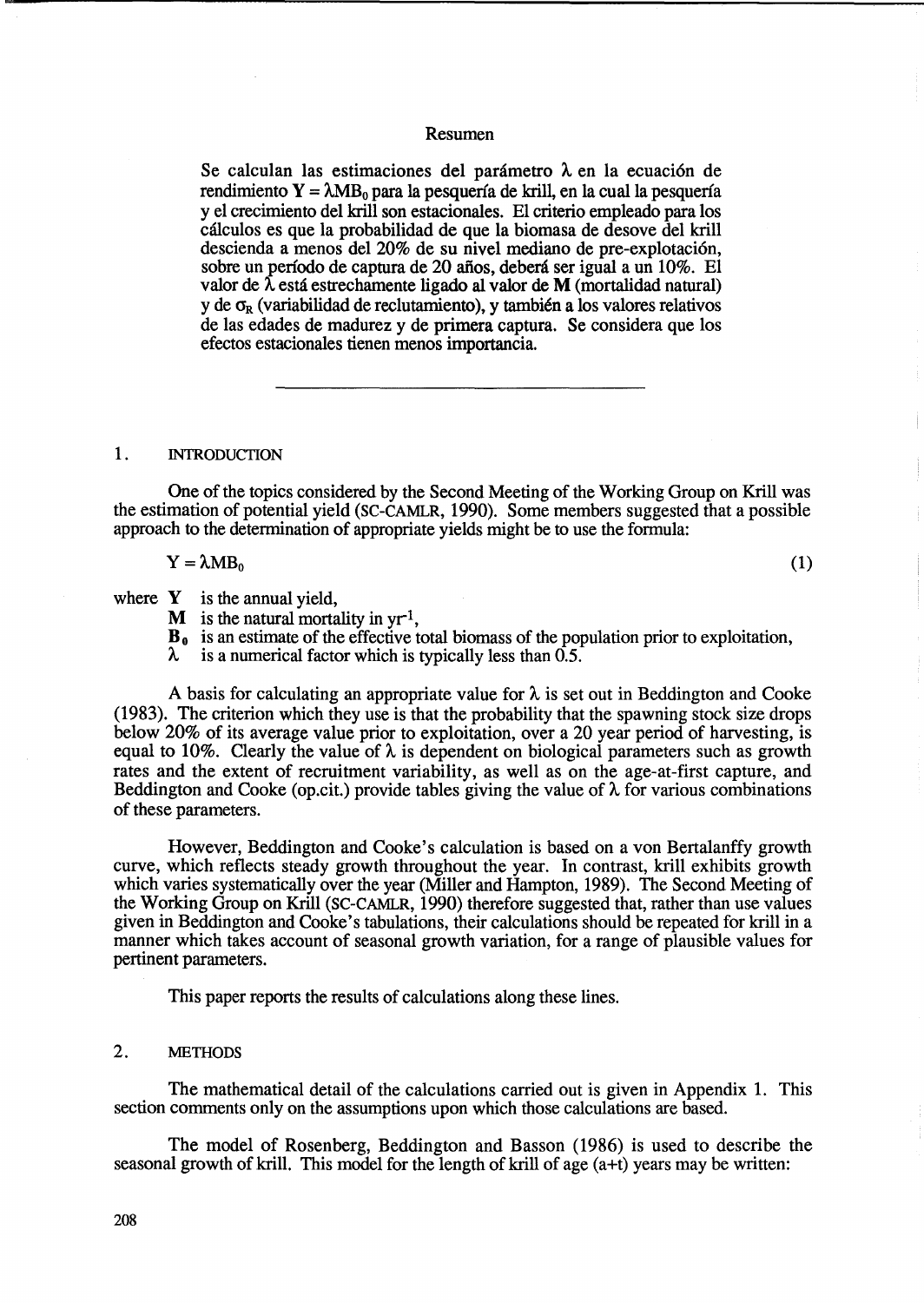$$
\ell(a+t) = \begin{cases} \ell_{\infty} \left[ 1 - e^{-\beta(a+\delta t)} \right] & 0 \le t \le 1/\delta \\ \ell_{\infty} \left[ 1 - e^{-\beta(a+1)} \right] & 1/\delta \le t \le 1 \end{cases}
$$
 (2)

Rosenberg *et al.*'s (op.cit.) fit to data yields an estimate of  $\delta = 4$ , which corresponds to a three month growth period, followed by nine months of zero growth.

Much of the fishing of krill off Antarctica is concentrated in the three summer months December to February (Miller, 1990), so that it is convenient for these calculations to assume that the three-month growth and fishing seasons coincide exactly, even though results in Rosenberg *et al.* (op. cit.) suggest that the krill growth season is a little earlier than this. The start of this season is taken to be the appropriate time to reflect a measure of spawning biomass.

The biomass estimate  $B_0$  which is to be used in equation (1) is considered to be made in the middle of the season (i.e. mid-January). This is an estimate of the biomass prior to any harvesting taking place, but the analysis takes account of the fact that unexploited biomass will fluctuate from year to year because of recruitment variability. Beddington and Cooke (1983) assume that the estimate is exact, but allowance for (survey sampling) estimation error has been made in this analysis [the  $\eta$  term in equation (A.9) of Appendix 1]. In other respects, the method of analysis is identical to that of Beddington and Cooke (op.cit.), except that only a constant catch harvesting strategy has been considered. Beddington and Cooke also considered a constant fishing mortality strategy, but this seems inappropriate for krill. The reason is that, in practice, such a strategy could only be implemented in the form of fixed fishing effort, but for krill any simple (e.g. linear proportionality) relationship of CPUE to abundance (or equivalently fishing effort to fishing mortality) is questionable, particularly for the crude measures of effort (such as vessel-days) in terms of which regulations would have to be framed (Butterworth, 1989).

It is important to appreciate that the computations are of a "Myopic Bayes" nature (Walters, 1986). They assume that the only information available upon which to regulate the fishery for the following 20 years, is that from a single pre-exploitation biomass survey. No account is taken of the likelihood that further surveys will take place, and that their results could also be incorporated in some more complex feedback control management procedure.

The basic krill dynamics model used (see Appendix 1) assumes that natural mortality, unlike fishing mortality, has no seasonal component and takes place uniformly throughout the year. This assumption could be questioned, as krill predator abundance around Antarctica also fluctuates seasonally, because baleen whales (for example) are present primarily in the late spring to early summer months. To ascertain whether this might have a marked effect on results, some of the calculations have been repeated for the extreme assumption that all natural mortality also takes place during the three-month growth/fishing season. The appropriate equations for this alternative model (equivalent to one with no seasonal component, as investigated by Beddington and Cooke) are also given in Appendix 1.

# 3. CHOICE OF PARAMETER VALUES

The model developed in Appendix 1 has nine parameters:  $M$ ,  $a_r$ ,  $R$ ,  $\sigma_R$ ,  $\alpha$ ,  $\beta$ ,  $a_m$ ,  $a+$ and  $\sigma_s$ . As the results of interest concern only biomass ratios  $[D(y)$  - see Appendix 1], they are unaffected by the values chosen for R and  $\alpha$ , so that these two parameters can both be set equal to 1 for convenience.

Rosenberg *et al.* (1986) estimate  $\ell_{\infty} = 60$  mm and  $\beta = 0.45$  yr<sup>-1</sup>. The values of length-at -age at the start of the season corresponding to these estimates are shown in Table 1.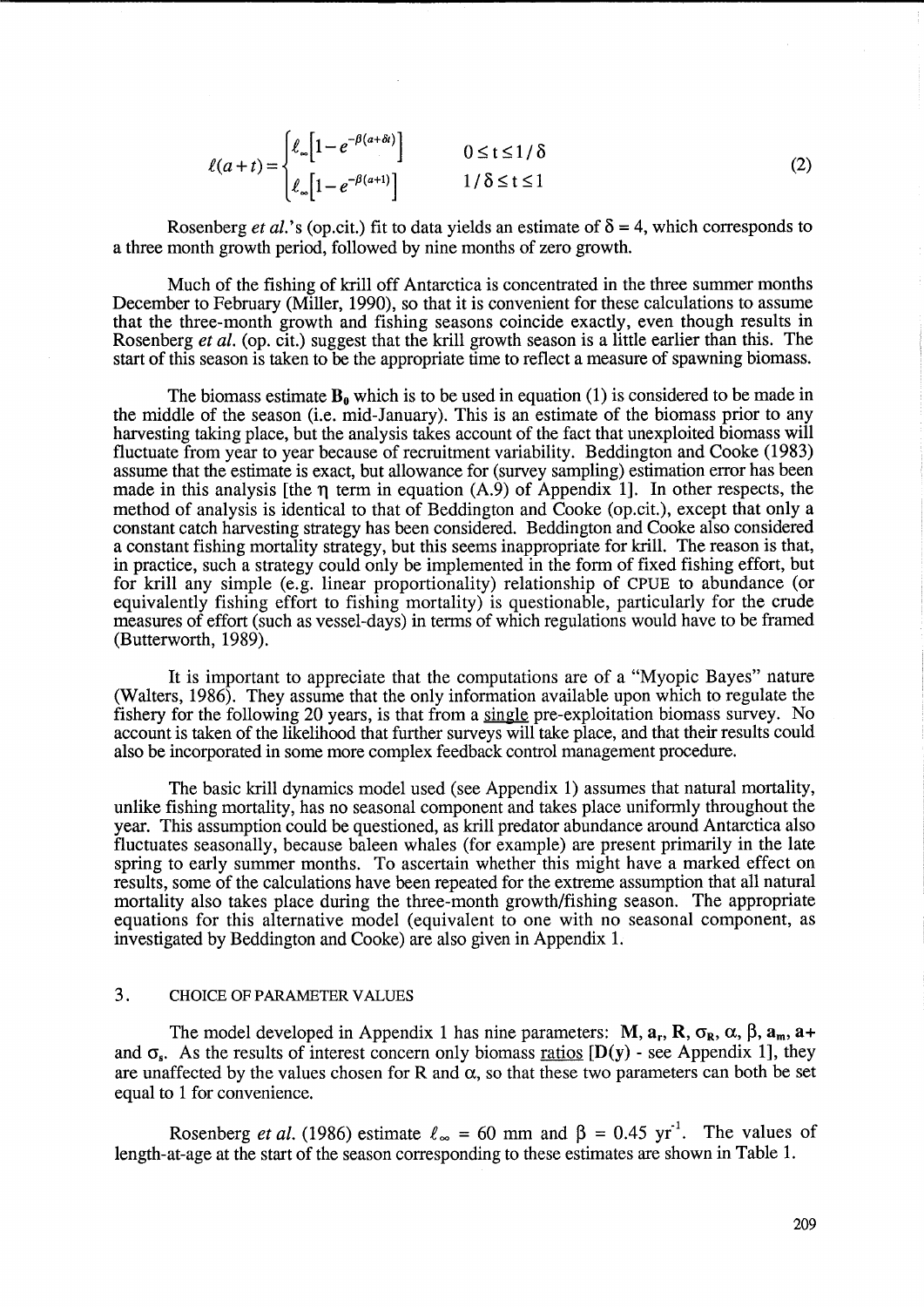Acoustic surveys of krill biomass would probably be most sensitive to krill of length 20 mm and above (D. Miller, pers. comm.), so that the lengths listed in Table 1 suggest that  $a^+=1^+$  would be an appropriate choice. [Given a value for M, the multiplicative factors required to modify the values of  $\lambda$  reported below can be found by a simple deterministic calculation. ]

It would be inappropriate to consider every possible combination of the remaining five parameters:  $M$ ,  $a_r$ ,  $\sigma_R^2$ ,  $a_m$  and  $\sigma_s$ . The greatest uncertainty would seem to exist regarding appropriate values for M and  $\sigma_R$ , so that a "base case" has been chosen which includes all nine combinations of the choices:

 $M = 0.3; 0.6; 1.0 \text{ yr}^{-1}$  $\sigma_{\rm R} = 0.2$ ; 0.4; 1.0

Fixed values  $a_r = 3$ ,  $a_m = 3$  and  $\sigma_s = 0.3$  have been chosen to complete this "base case". [Some data-based case could be made for each of these choices; for example, the choice for  $\sigma_s$ seems typical of coefficients of variation reported in Anon. (1986).] The sensitivity of results to variations of these choices has been investigated only for the central element of the  $(M, \sigma_R)$ combinations considered, viz.  $(M = 0.6 \text{ yr}^1, \sigma_R = 0.4)$ . The different choices explored are:

$$
ar = 2; 4am = 2; 4\sigmas = 0; 0.5
$$

A value  $\sigma_s = 0$  is, of course, unattainable. It was selected to correspond to the calculation procedure of Beddington and Cooke (1983).

For the alternative model (M concentrated in the three-month growth/fishing season), calculations have been carried out for the "base case" set of parameter value choices.

# 4. RESULTS AND DISCUSSION

Table 2 shows the estimates of  $\lambda$  for the "base case" set of parameter values for the (seasonal) krill dynamics model of Appendix 1. Certain of the entries in this Table are shown as "(1.00)". For the "base case" choice of identical ages at maturity and first-capture  $(a_m = a_r = 3)$ , the 2-year-olds of the preceding year contribute to the spawning biomass (calculated at the start of the season) before the year-class concerned is affected in any way by fishing. In certain circumstances then (high M and low  $\sigma_R$ ), it becomes possible to catch effectively all krill older than the age-at-first-capture, because the recruiting cohort is always large enough to satisfy the criterion that  $B_{s\rho}/K_{s\rho} > 0.2$ . It is for such circumstances that the  $\lambda$ estimate is shown as "(1.00)".

Table 3 reports estimates of  $\lambda$  for the tests of sensitivity to the values chosen for  $a_r$ ,  $a_m$ and  $\sigma_{\rm s}$ . The sensitivity does not seem to be particularly marked, unless circumstances become such as lead to a "(1.00)" estimate situation.

Finally, Table 4 gives the results of assuming that M is concentrated in the three-month growth/fishing season (effectively equivalent to a no-seasonality situation). They show very little change from the results in Table 2.

The primary implications of these calculations are that the value of  $\lambda$  is strongly dependent on the values of the M (natural mortality) and  $\sigma_R$  (recruitment variability) parameters, and also on the relative values of the ages at maturity and first-capture.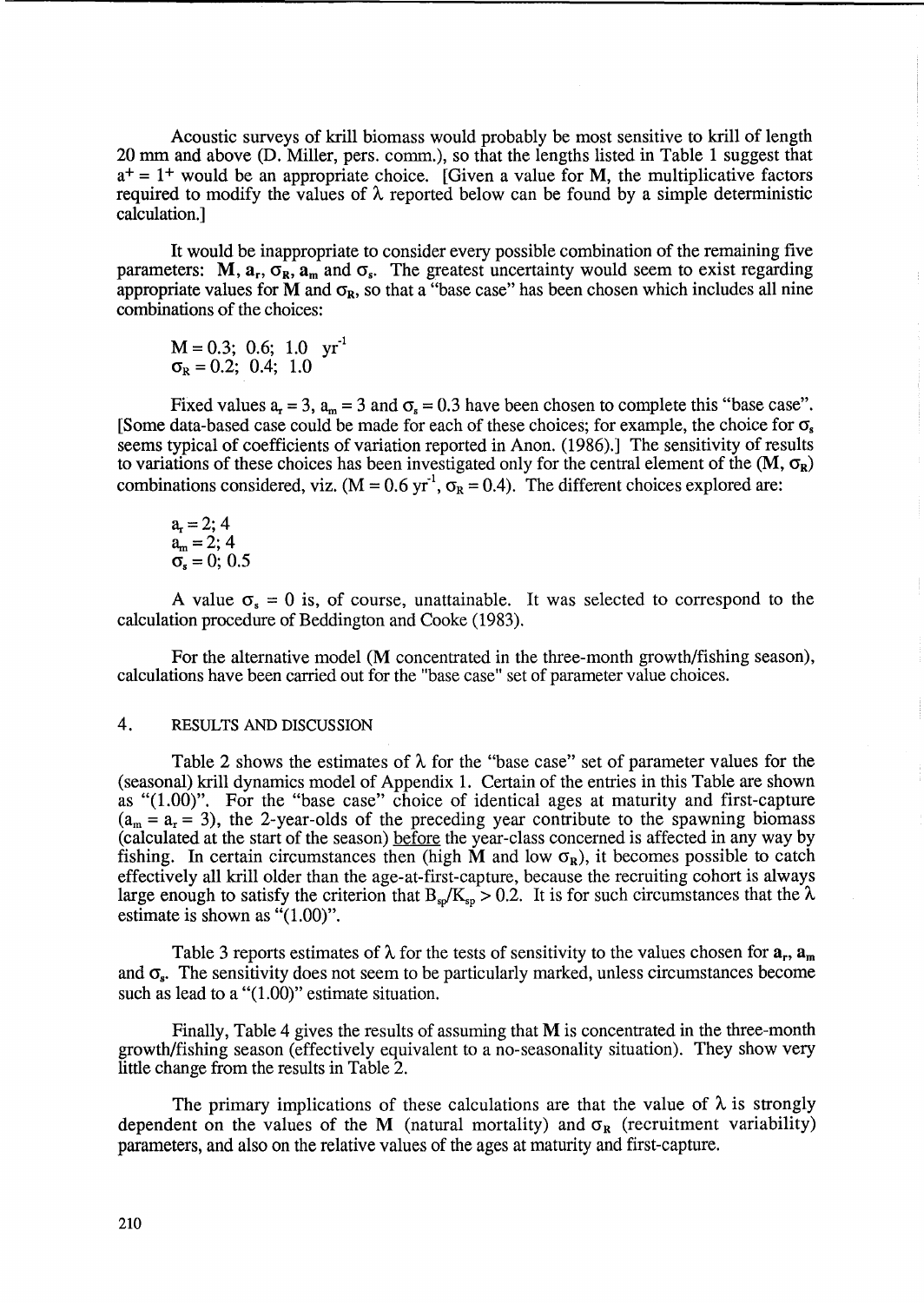The seasonality of the krill fishery seems a matter of lesser importance at this stage. The calculations of this paper have assumed krill fishing over the summer season. In certain statistical areas (specifically Subarea 48.3), kriU fishing actually peaks in winter (Miller, 1989). The values of  $\lambda$  would obviously change for this situation. However, given the smallness of the seasonality effects evident in the Table 2 - Table 4 comparison, one would not anticipate the change in  $\lambda$  for a winter fishery to be large compared to the differences in  $\lambda$  evident for alternative choices for M and  $\sigma_{\mathbf{R}}$ . Clearly, efforts to narrow the range of likely values for M and  $\sigma_{\rm R}$  merit the greatest attention at this time.

The growth equation used for krill in these calculations indicates a fairly long-lived animal. If this is correct, one would not expect a value of M that is very high (or too few krill would survive to the older ages indicated). Appropriate ranges for M for calculations such as these must therefore be correlated to some extent with the growth curve assumed.

Finally, it must be pointed out that equation (1) applies to a situation where  $\mathbf{B}_0$ represents the total biomass of the stock concerned. In cases where a biomass survey does not cover the full range of the stock, including those where there is net transport of krill through the area surveyed, yield estimates from equation (1) will obviously contain an element of negative bias.

#### ACKNOWLEDGEMENTS

This work was supported in part by the Foundation for Research Development, South Africa. Discussions with Mr D. Miller (Sea Fisheries Research Institute, South Africa) are gratefully acknowledged.

### **REFERENCES**

- ANON. 1986. Report on post-FIBEX acoustic workshop. *BIOMASS Report Series No. 40.* pp. 106.
- BEDDINGTON, J.R. and J.G. COOKE. 1983. The potential yield of fish stocks. *FAO Fish. Bioi. Tech. Pap.* 242: 1-47.
- BUTTERWORTH, D.S. 1989. A simulation study of krill fishing by an individual Japanese trawler. In: *Selected Scientific Papers,* 1988, *Part* 1 *(SC-CAMLR-SSPI5).* CCAMLR, Hobart, Australia: 1-108.
- MILLER, D.G.M. 1990. Commercial krill fisheries in the Antarctic 1973 to 1988. *In: Selected Scientific Papers,* 1989 *(SC-CAMLR-SSPI6).* CCAMLR, Hobart, Australia: 229-281.
- MILLER, D.G.M. and I. HAMPTON. 1989. Biology and ecology of the Antarctic krill *(Euphausia superba* Dana): a review. *BIOMASS Sci. Ser.* 9. pp. 166.
- ROSENBERG, A.A., J.R. BEDDINGTON and M. BASSON. 1986. Growth and longevity of krill during the first decade of pelagic whaling. *Nature* 324: 152-154.
- SC-CAMLR. 1990. Report of the Second Meeting of the Working Group on Krill. In: *Report of the Ninth Meeting of the Scientific Committee.* (SC-CAMLR-IX). Annex 4. CCAMLR, Hobart, Australia: 95-144.
- W ALTERS, C.J. 1986. *Adaptive Management of Renewable Resources.* New York: Macmillan Publishing Company. pp. 374.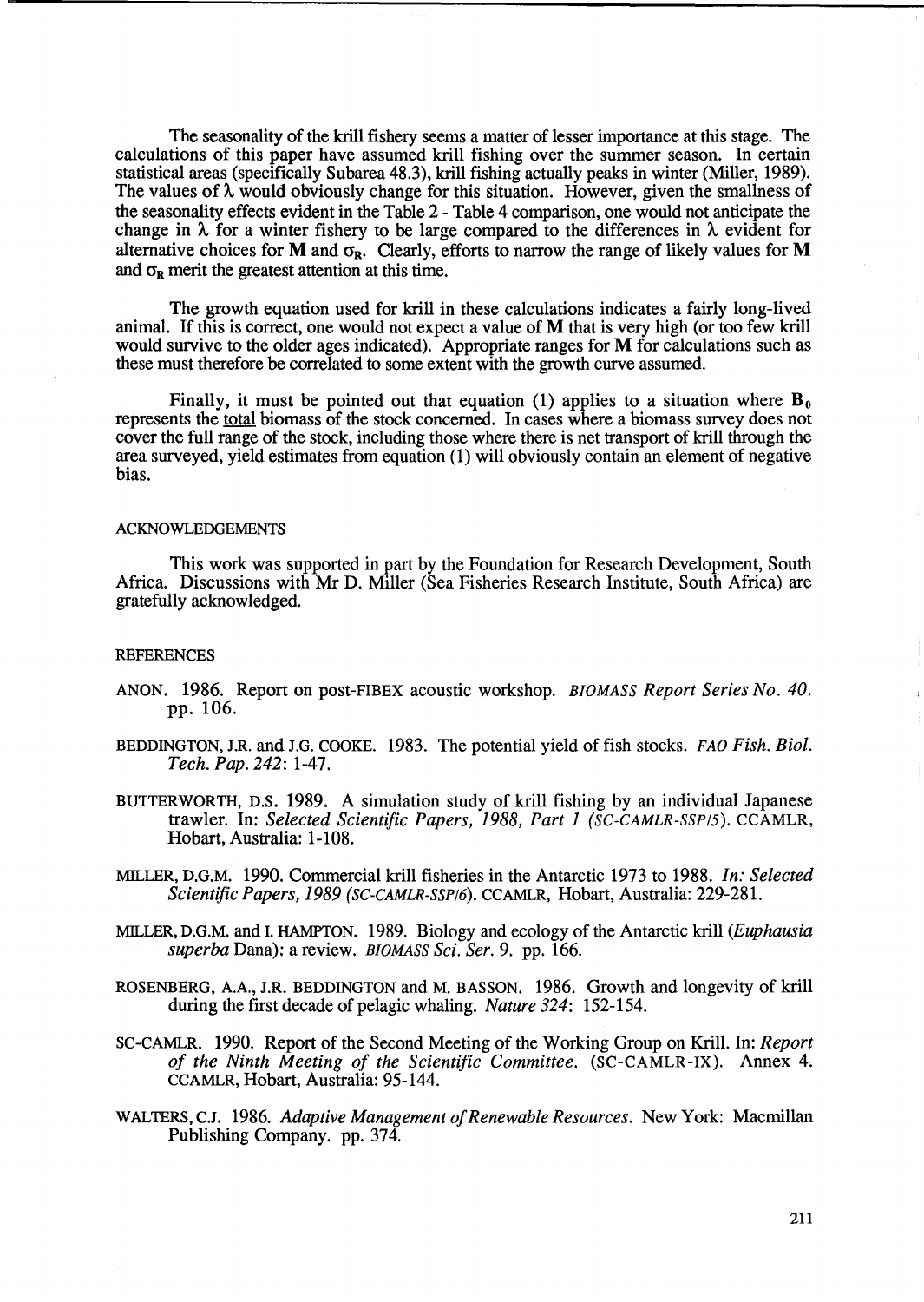Table 1: Values of krill length-at-age  $[\ell(a)]$  at the start of the season corresponding to the parameter estimates obtained by Rosenberg *et al.* (1986) for the growth model of equation (2).

| Age a<br>(years)                   | Length $\ell(\mathbf{a})$<br>(mm)            |  |
|------------------------------------|----------------------------------------------|--|
| Π<br>2<br>$\bar{3}$<br>4<br>5<br>6 | 22<br>36<br>44<br>50<br>50<br>54<br>56<br>57 |  |

Table 2: Estimates of the harvesting fraction parameter  $\lambda$  (where Y =  $\lambda MB_{obs}$ ) for the krill dynamics model of Appendix 1 with the "base case" set of parameter value choices:  $a_r = 3; a_m = 3$  and  $\sigma_s = 0.3$ .

|                                                                            | $M = 0.3$ yr $^{-1}$ | $M = 0.6$ yr $^{-1}$ | $M = 1.0$ yr $^{-1}$ |
|----------------------------------------------------------------------------|----------------------|----------------------|----------------------|
| $\sigma_{\rm P} = 0.2$<br>$\sigma_{\rm P} = 0.4$<br>$\sigma_{\rm P} = 1.0$ | 0.43                 | (1.00)               | (1.00)               |
|                                                                            | 0.39                 | 0.23                 | 0.21                 |
|                                                                            | 0.20                 | 0.08                 | 0.04                 |

Table 3: Tests of the sensitivity of estimates of  $\lambda$  for the case (M = 0.6 yr<sup>-1</sup>,  $\sigma_R$  = 0.4) to variations in the "base case" (BC) choices for parameters  $a_r$ ,  $a_m$  and  $\sigma_s$ .

| Parameter Change                           | λ              |
|--------------------------------------------|----------------|
| BC                                         | 0.23           |
| $a_r = 2$<br>$a_r = 4$                     | 0.18<br>(1.00) |
| $a_m = 2$<br>$a_m = 4$                     | (1.00)<br>0.15 |
| $\sigma_{s} = 0$<br>$\sigma_{\rm s} = 0.5$ | 0.25<br>0.20   |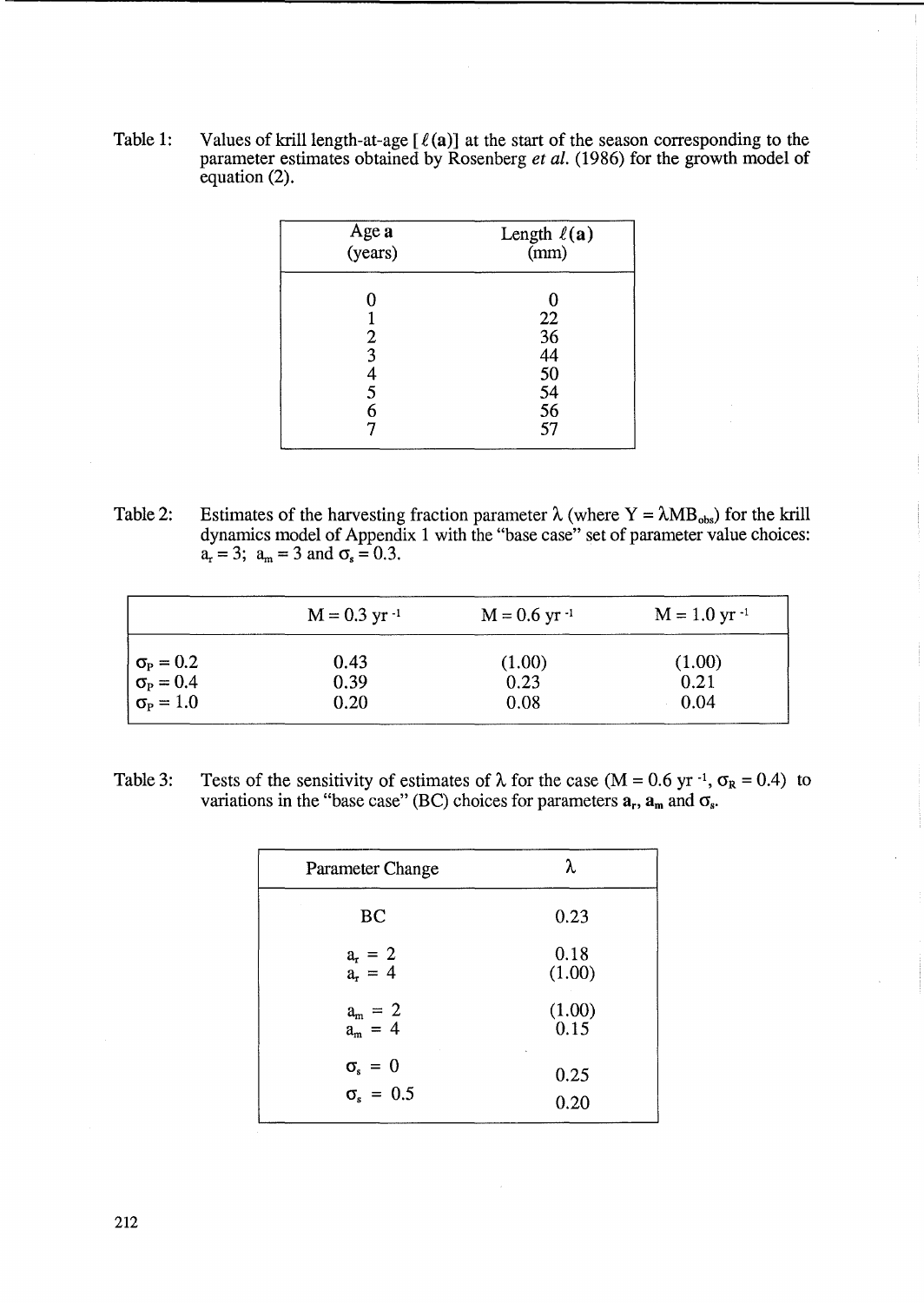Table 4: Estimates of  $\lambda$  for the alternative krill dynamics model (M concentrated in the three-month growth and fishing season) for the "base case" set of parameter value choices.

|                                                                            | $M = 0.3$ yr $^{-1}$ | $M = 0.6$ yr $^{-1}$ | $M = 1.0$ yr $^{-1}$ |
|----------------------------------------------------------------------------|----------------------|----------------------|----------------------|
|                                                                            | 0.44                 | (1.00)               | (1.00)               |
|                                                                            | 0.40                 | 0.24                 | 0.25                 |
| $\sigma_{\rm P} = 0.2$<br>$\sigma_{\rm P} = 0.4$<br>$\sigma_{\rm P} = 1.0$ | 0.20                 | 0.08                 | 0.04                 |

 $\mathcal{A}$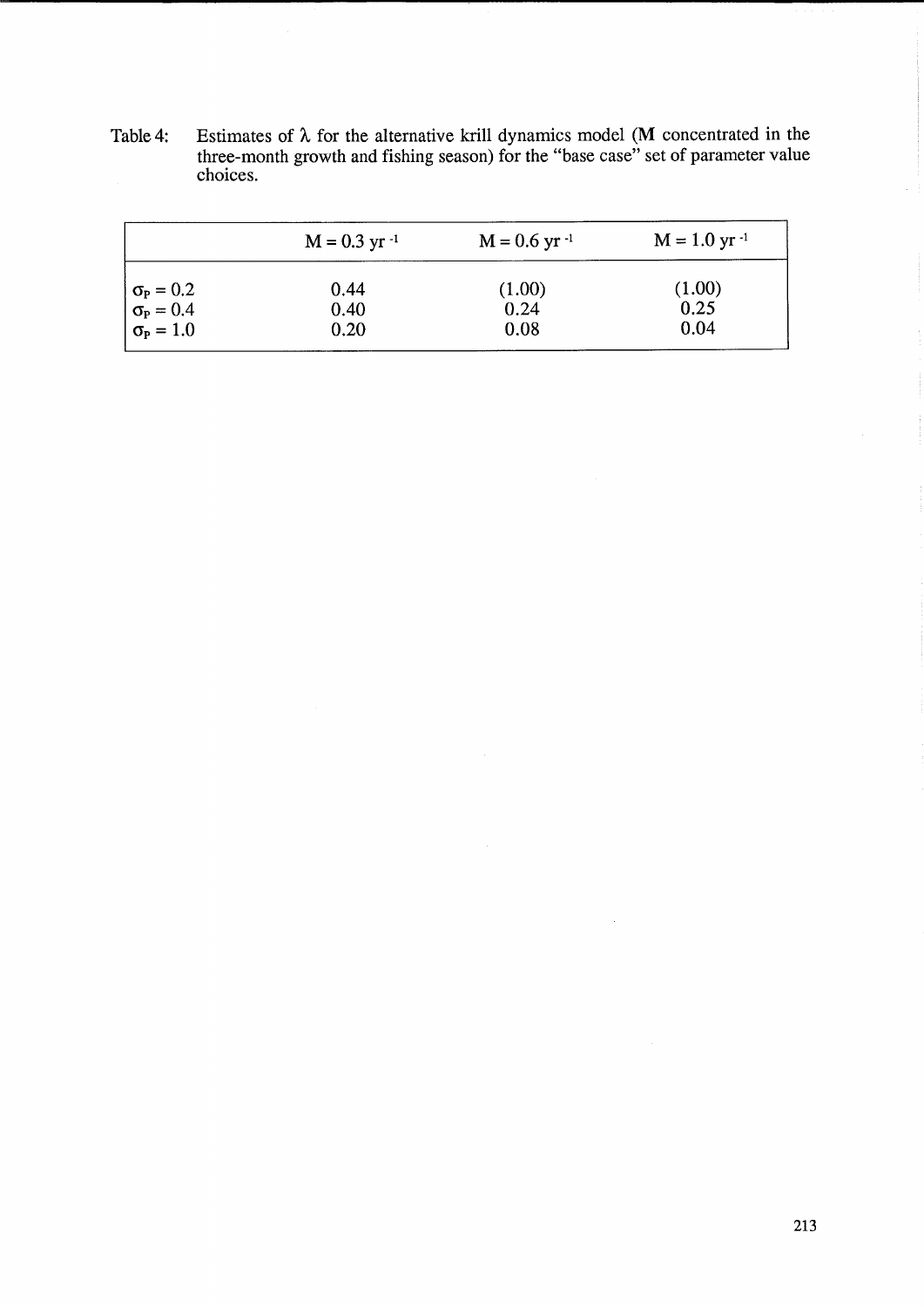$\mathcal{L}$ 

## MATHEMATICAL DETAILS OF PROCEDURE USED TO CALCULATE A

## 1. KRILL DYNAMICS MODEL

The numbers of krill of age a years at the start of "year"  $y(N_{y,a})$  are governed by the equations:

$$
N_{y+1,a+1} = \begin{cases} N_{y,a}e^{-M} & 0 \le a < a_r \\ N_{y,a}e^{-[M+F(y)]} & a_r \le a \le 7 \end{cases}
$$
 (A.1)

where "year" is a 12-month period whose commencement coincides with the start of the season during which krill grow,

is the natural mortality rate (effective throughout the year), M

is an effective annual fishing mortality rate in year y, and  $F(v)$ 

is the (knife-edge) age-at-first-capture.  $a_{r}$ 

These equations assume that the number of krill 8 years of age and older is relatively small and so can be neglected.

The number of krill recruits at the start of each year  $(N_{y,0})$  is given by:

$$
N_{y,0} = R \exp(\epsilon_y - \sigma_R^2 / 2) \quad \epsilon_y \text{ from } N(0; \sigma_R^2)
$$
 (A.2)

where  $\bf{R}$  is the mean recruitment, and

 $N(0; \sigma^2)$  is a normal distribution with zero mean and variance  $\sigma^2$ .

Mass-at-age is obtained from the growth curve form used by Rosenberg et al. (1986), together with the assumption that mass is proportional to length cubed. Thus the mass of krill of age  $\bf{a}$  at the start of the "year" ( $\bf{w}_a$ ) is given by:

$$
w_a = \alpha \left[ 1 - e^{-\beta a} \right]^3 \tag{A.3}
$$

In the middle of the season during which the krill grow, their mass-at-age  $(\overline{w}_a)$  is then:

$$
\overline{\mathbf{w}}_a = \alpha \left[ 1 - e^{-\beta(a+0.5)} \right]^3 \tag{A.4}
$$

The spawning biomass of krill (taken to correspond to the start of the "year") is accordingly:

$$
B_{\rm sp}(y) = \sum_{a=a_{\rm m}}^{7} w_a N_{y,a} \tag{A.5}
$$

where  $a_m$  is the age-at-maturity for krill.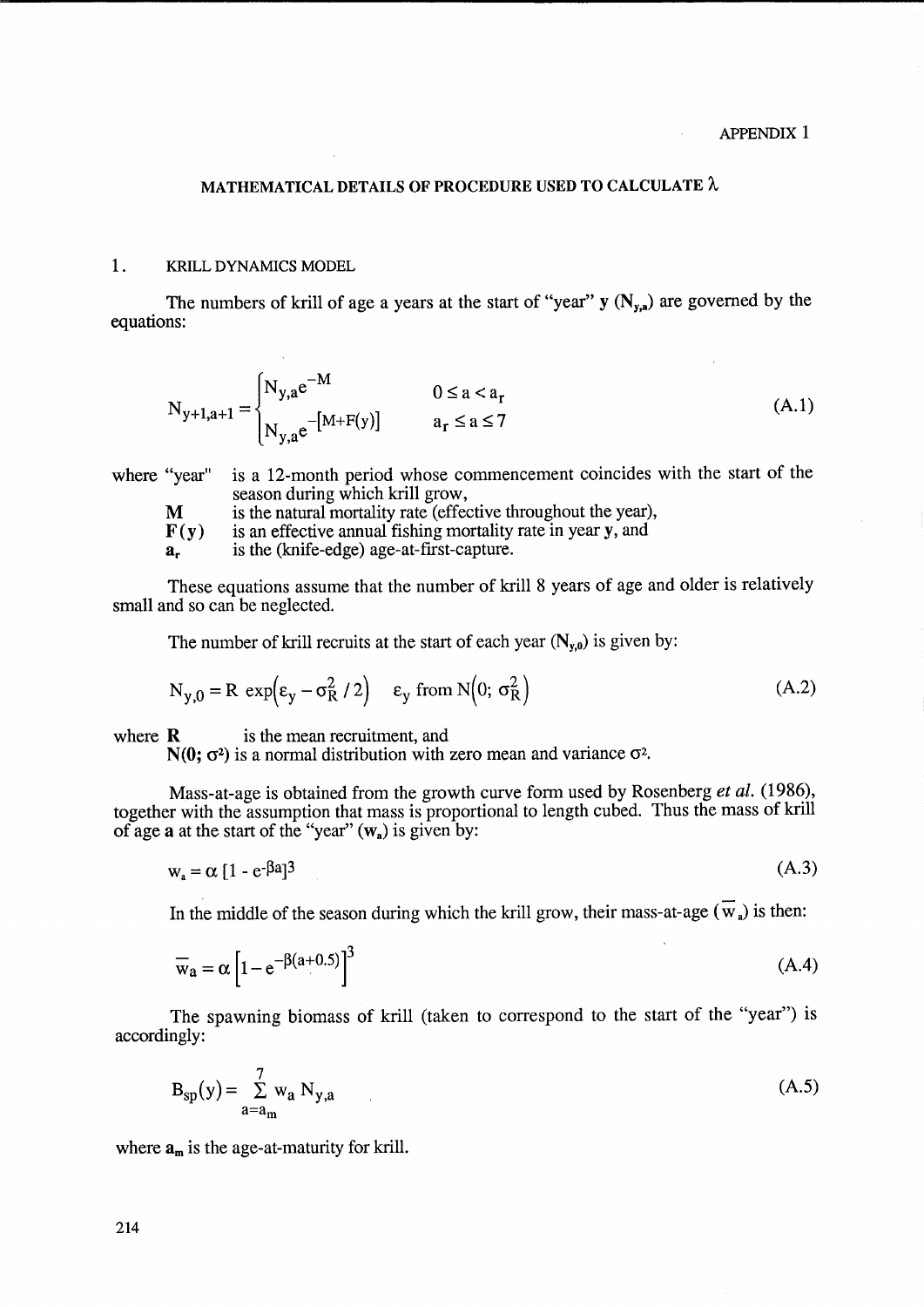The median spawning biomass prior to any exploitation  $(K_{so})$  is therefore:

$$
K_{sp} = \sum_{a=a_m}^{7} w_a R \exp(-\sigma_R^2 / 2) e^{-Ma} = R \exp(-\sigma_R^2 / 2) \alpha \sum_{a=a_m}^{7} e^{-Ma} [1 - e^{-\beta a}]^3
$$
 (A.6)

Assuming further that the growth and fishing seasons coincide, and are of three months duration, the mid-season biomass of krill aged a years and above  $(B_{n+})$  is given by:

$$
B_{a+}(y) = \sum_{a=a+}^{7} \overline{w}_a N_{y,a} exp[-(1.5 M / 12 + F(y) / 2)]
$$
 (A.7)

The catch in number of krill over a season from a single cohort of size  $N_0$  at the start of the "year" will be given by an equation of the form:

$$
\int_0^{0.25} 4F \cdot N(t)dt = \int_0^{0.25} 4F \cdot N_0 e^{-(M+4F)t} dt
$$

Making allowance for krill mass and its growth during the season, the annual catch in mass  $[C(y)]$  is therefore given by:

$$
C(y) = \sum_{a=a_r}^{7} \int_0^{0.25} 4F(y) \cdot N_{y,a} e^{-[M+4F(y)]t} \alpha [1 - e^{-\beta(a+4t)}]^3 dt =
$$
  
=  $4F(y) \alpha \sum_{a=a_r}^{7} N_{y,a} \sum_{\mu=0}^{3} \gamma(\mu) e^{-\mu\beta a} [1 - e^{-\{M+4F(y) + 4\mu\beta\}t}] / [M + 4F(y) + 4\mu\beta]$  (A.8)

where  $\gamma(0) = 1$ ;  $\gamma(1) = -3$ ;  $\gamma(2) = 3$  and  $\gamma(3) = -1$ .

## 2. THE ALGORITHIM FOR THE COMPUTATIONS

The results required are computed using the following algorithm.

- (i) For given values of biological parameters and the age-at-first-capture, choose a value for  $\lambda$ .
- (ii) For "year"  $v=1$ , set up deterministic equilibrium age-structure for  $F=0$ , i.e.:

$$
N_{1,a} = R \exp(-\sigma_R^2 / 2) e^{-Ma}
$$
   
  $a = 0,1,...,7$ 

Note that since results are required for biomass ratios only,  $\bf{R}$  can be set equal to 1.

- (iii) Project the numbers-at-age forward in the absence of exploitation  $[F(y) = 0]$  using equations  $(A.1)$ , with stochastic recruitment given by equation  $(A.2)$ , for "years"  $y = 2$  to 11. Thus, by "year"  $y = 10$ , all memory of the initial deterministic age-structure has been lost.
- (iv) In year  $y = 10$  (the year before fishing commences), the  $a + biomass$  is "measured" in mid-season, yielding a result  $B_{obs}$  where: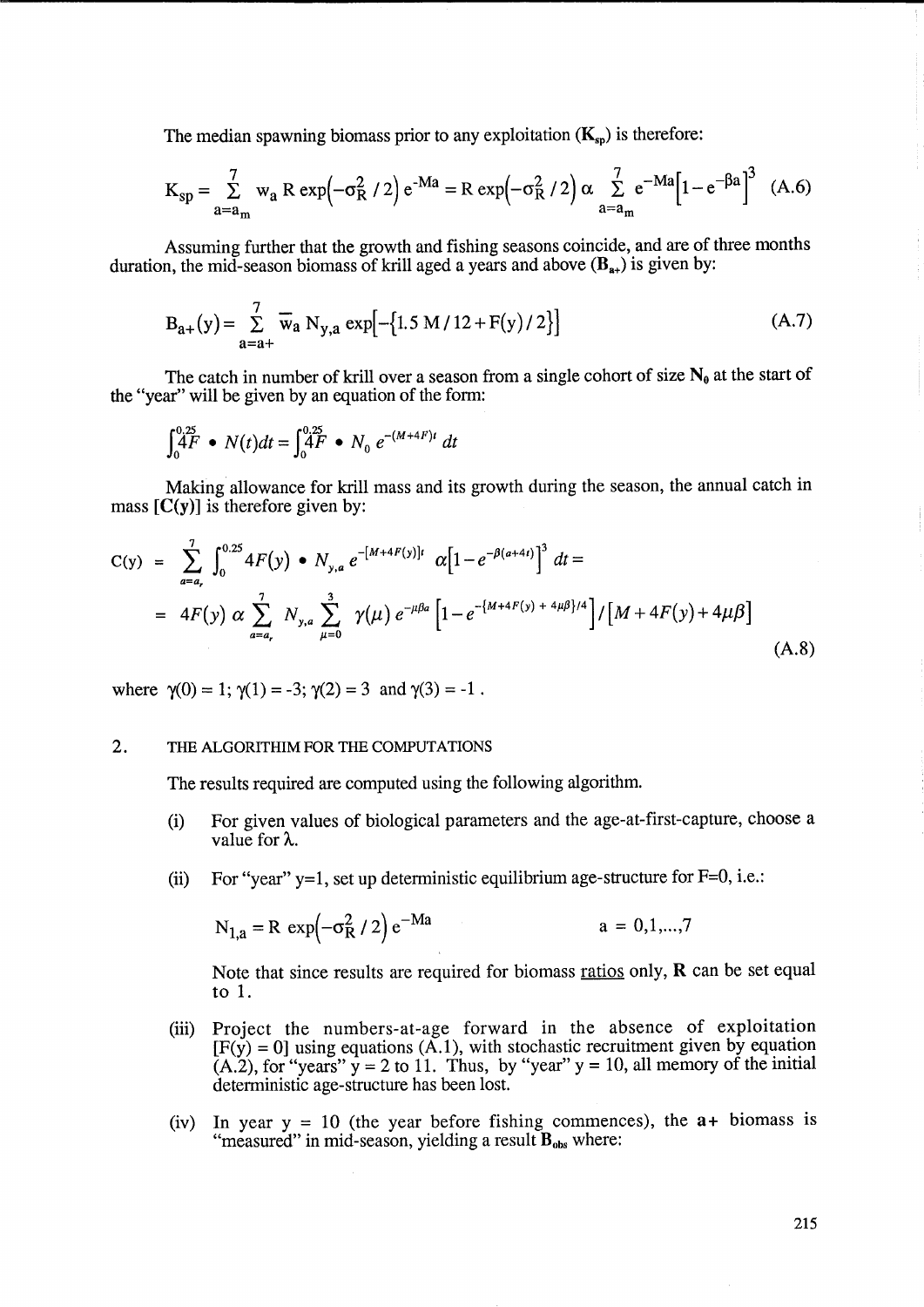$$
B_{obs} = \sum_{a=a^+}^{7} \overline{w}_a N_{10,a} \exp[-1.5M/12] \exp[\eta - \sigma_s^2/2]
$$
 (A.9)

where  $\eta$  from N(0;  $\sigma_s^2$ ) is the log normal variation associated with the biomass survey.

- (v) Fix a constant catch  $C = \lambda MB_{obs}$ .
- (vi) For year  $y = 11$ , find the fishing mortality  $F(y)$  which satisfies equation (A.8) for the catch computed in v). [To speed computations, in instances where  $F(y)$ exceeds 5, it is set to  $\infty$ , i.e. all the krill above the age-at-first-capture are harvested.] Project the age-structure forward to  $y = 12$  using that value of  $F(y)$ in equations (A. 1). Calculate the ratio of the spawning biomass to its median pre-exploitation level,  $D(y) = B_{sp}(y)/K_{sp}$  for  $y = 12$ . [Note that  $y = 12$  is the first year for which the spawning biomass has been influenced by the effects of fishing.]
- (vii) Repeat step (vi) for  $y = 12$  to 30, thereby obtaining values of  $D(y)$  for  $y = 13$ to 31.
- (viii) Ascertain whether any elements of the set  $\{D(v): v = 12, ... 31\}$  are less than 0.2.
- (ix) Repeat steps (iii) to (viii) a large number of times (1 000 simulations was found to provide adequate precision for this study), to estimate the probability P that a value of  $D(y)$  less than 0.2 occurs during the 20 year harvesting period.
- (x) Repeat steps (ii)) to (ix) for different values of  $\lambda$  until one is found which yields the result  $\bar{P} = 0.1$ . This  $\lambda$  value is the result required. [For reasons explained in the text, an upper bound of 1.0 is set for  $\lambda$  in this exercise.]

Note that to ensure a smoother relationship between  $\lambda$  and P so that computations [specifically step (x)] are eased, the same set of random numbers  $[\eta$  and  $\varepsilon(y)]$  are used for different values of A.

# 3. ALTERNATIVE DYNAMICS MODEL

Under the extreme assumption that all natural mortality also takes place during the three-month growth and fishing season, the problem becomes equivalent to the standard form where seasonality has no effect. The consequent modifications to equations (A.6), (A.8) and (A.9) involve effectively the replacement  $M \rightarrow 4M$ , which yields respectively:

$$
B_{a^{+}}(y) = \sum_{a=a^{+}}^{7} \overline{w}_{a} N_{y,a} \exp[-\{M + F(y)\} / 2]
$$
 (A.10)

$$
C(y) = F(y) \alpha \sum_{a=a_r}^{7} N_{y,a} \sum_{\mu=0}^{3} \gamma(\mu) e^{-\mu \beta a} \left[ 1 - e^{\{M + F(y) + \mu \beta\}} \right] / \left[ M + F(y) + \mu \beta \right]
$$
 (A.11)

$$
B_{obs} = \sum_{a=a^{+}}^{7} \overline{w}_{a} N_{10,a} \exp[-M/2] \exp[\eta - \sigma_{s}^{2}/2]
$$
 (A.12)